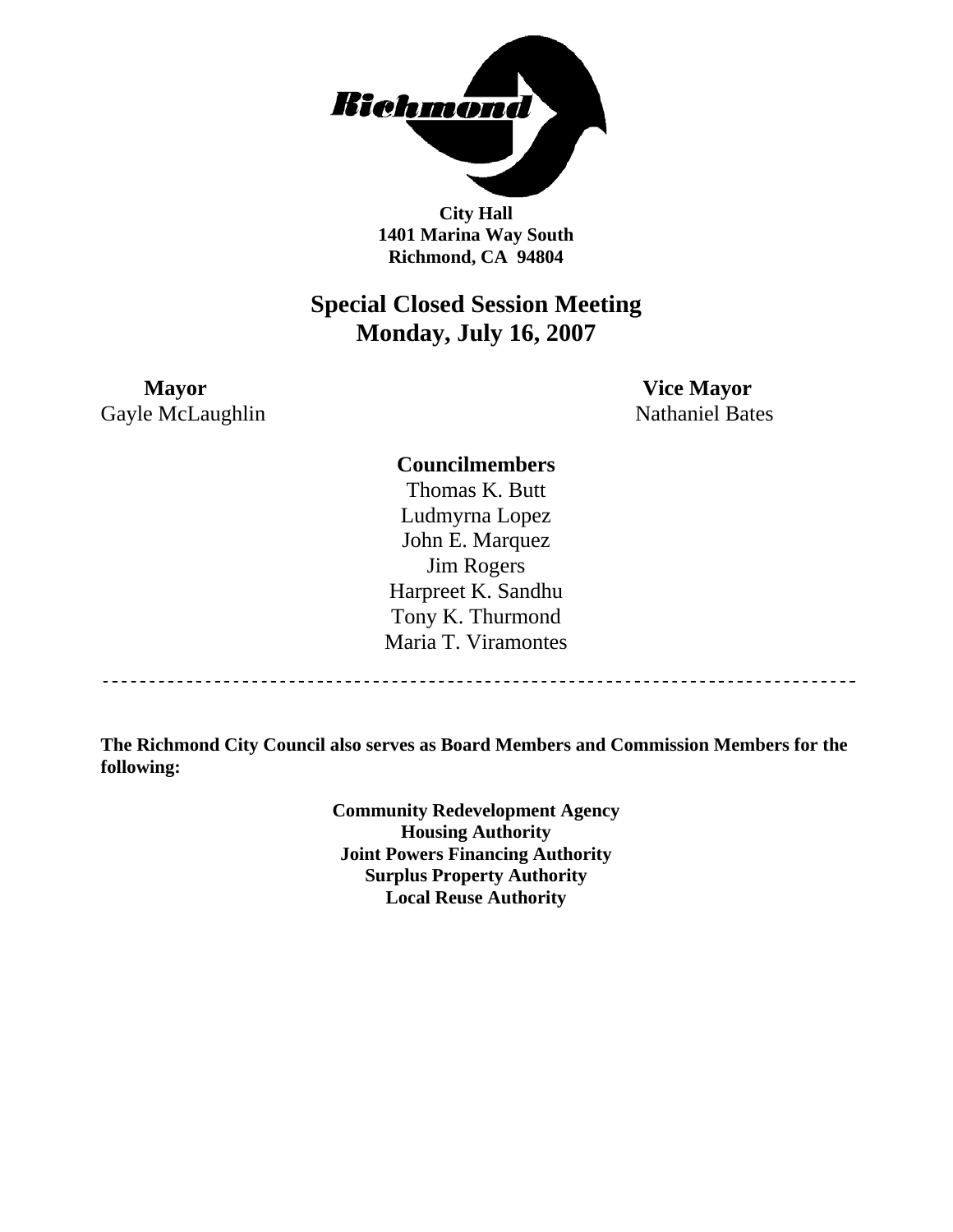# **MEETING PROCEDURES**

The City of Richmond encourages community participation at its City Council meetings and has established procedures that are intended to accommodate public input in a timely and time-sensitive way. As a courtesy to all members of the public who wish to participate in City Council meetings, please observe the following procedures:

**PUBLIC COMMENT ON AGENDA ITEMS:** Anyone who desires to address the City Council on items appearing on the agenda must complete and file a pink speaker's card with the City Clerk **prior** to the City Council's consideration of the item. Once the City Clerk has announced the item and discussion has commenced, no person shall be permitted to speak on the item other than those persons who have submitted their names to the City Clerk. Your name will be called when the item is announced for discussion. **Each speaker will be allowed TWO (2) MINUTES to address the City Council on NON-PUBLIC HEARING items listed on the agenda.** 

#### **SPEAKERS ARE REQUESTED TO OCCUPY THE RESERVED SEATS IN THE FRONT ROW BEHIND THE SPEAKER'S PODIUM AS THEIR NAME IS ANNOUNCED BY THE CITY CLERK.**

*The City Council's adopted Rules of Procedure recognize that debate on policy is healthy; debate on personalities is not. The Chairperson has the right and obligation to cut off discussion that is too personal, too loud, or too crude.* 

**\*\*\*\*\*\*\*\*\*\*\*\*\*\*\*\*\*\*\*\*\*\*\*\*\*\*\*\*\*\*\*\*\*\*\*\*\*\*\*\*\*\*\*\*\*\*\*\*\*\*\*\*\*\*\*\*\*\***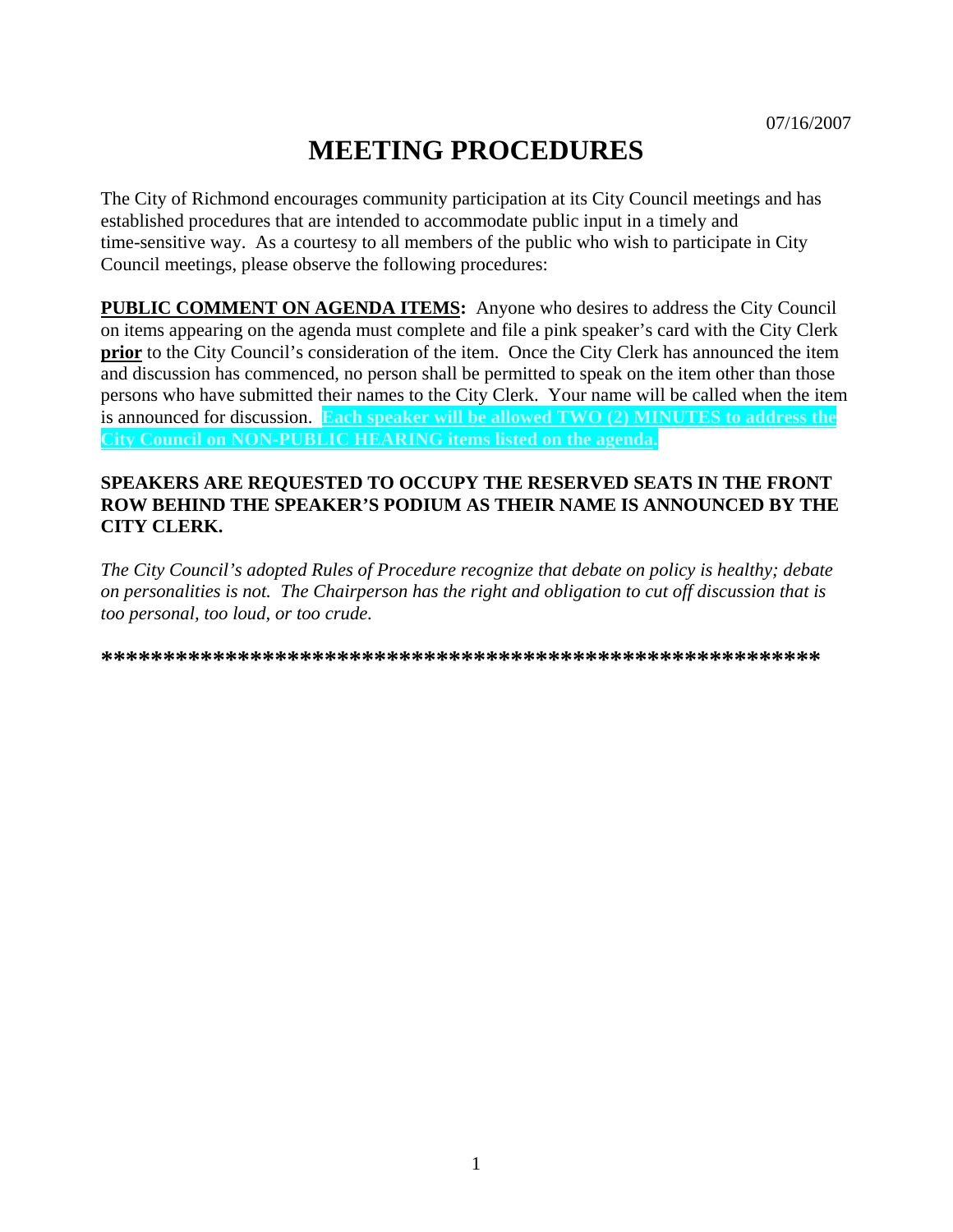07/16/2007

### **MORNING OPEN SESSIONS**

8:30 a.m.

## **A. ROLL CALL**

## **B. PUBLIC COMMENT ON CLOSED SESSION ITEMS**

### **C. ADJOURN TO CLOSED SESSION**

#### **CLOSED SESSION**

Shimada Room of City Hall

### **A. CITY COUNCIL**

**A-1. CONFERENCE WITH LEGAL COUNSEL –** EXISTING LITIGATION (Subdivision [a] of Government Code Section 54956.9)

Booker vs. City of Richmond

#### **A-2. CONFERENCE WITH LABOR NEGOTIATIONS** (Government Code Section 54957.6)

City Designated Representative: Bill Lindsay Counsel: Employee Organization or unrepresented employee: Local 1021, Local 21, Local 188, RFMA, RPOA, RPMA, and Exempt and Confidential Management.

 **A-3. CONFERENCE WITH LEGAL COUNSEL –** ANTICIPATED LITIGATION Significant exposure to litigation pursuant to Subdivision (b) of Government Code Section 54956.9.

One Case.

**\*\*\*\*\*\*\*\*\*\*\*\*\*\*\*\*\*\*\*\*\*\*\*\*\*\*\*\*\*\*\*\*\*\*\*\*\*\*\*\*\*\*\*\*\*\*\*\*\*\*\*\*\*\*\*\*\*\*\*\*\*\*\*\*\*\*\*\***

**\*** 

*This agenda may be previewed on KCRT – Channel 28, Richmond Television, City website ci.richmond.ca.us and is also posted at the Civic Center Library and in the lobby of City Hall South* 

*cc2007July16Agenda*